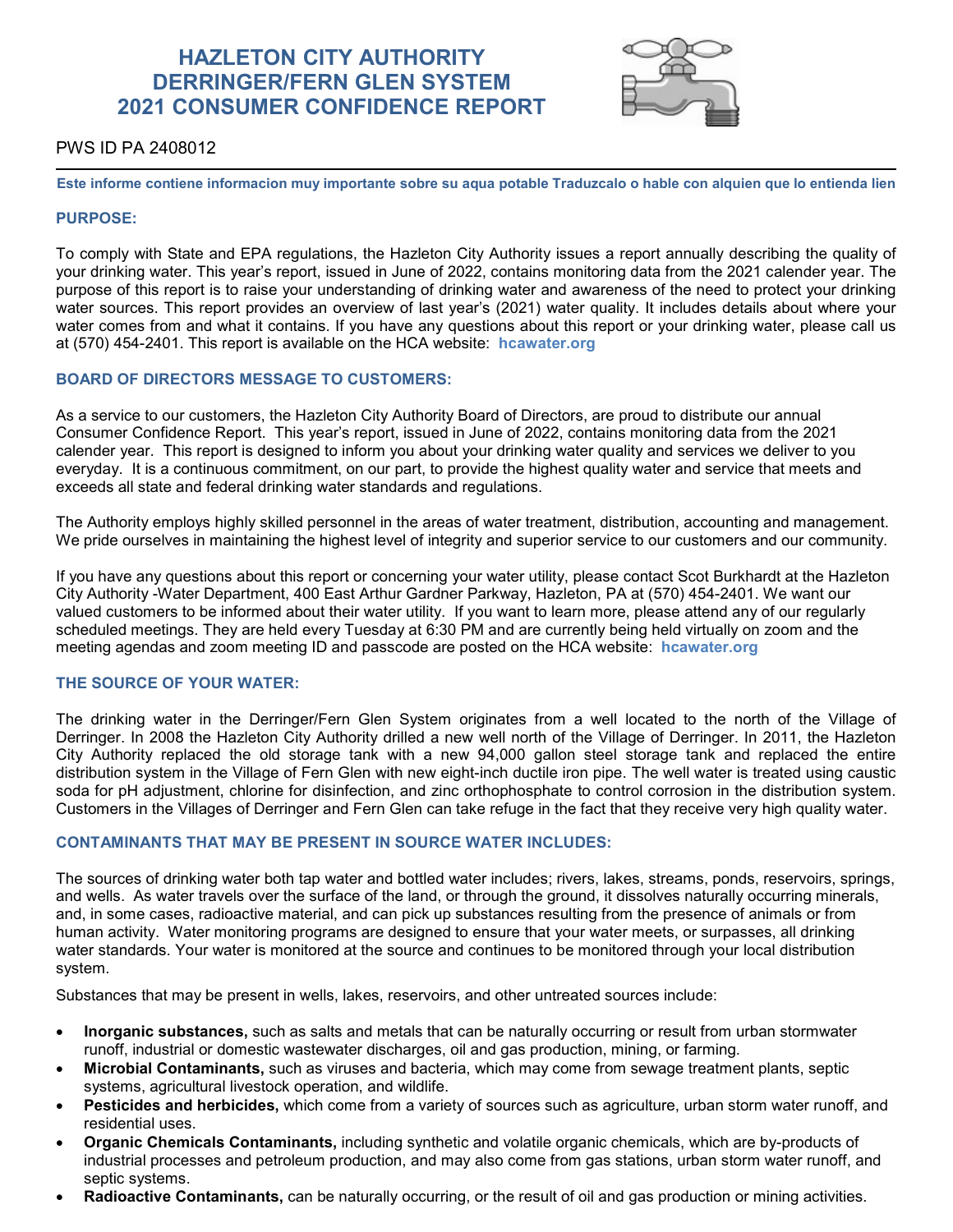# **WATER QUALITY STATEMENT:**

We are pleased to report that during the past year, the water delivered to your home or business complied with all state and federal drinking water requirements. For your information, we have compiled a list in the table below showing what substances were detected in your drinking water during 2021. The Pennsylvania DEP allows us to monitor for some contaminants less than once per year because the concentration of the contaminants does not change frequently. Some of our data, though representative, are more than one year old. Although all of the substances listed below are under the Maximum Contaminant levels (MCL) set by U.S. Environmental Portection Agency and the Pennsylvania DEP, we feel it is important that your know exactly what was detected and how mucn of each substance was present in the water.

# **WATER QUALITY RESULTS – DERRINGER/FERN GLEN SYSTEM**

| Regulated Substances (Measured on the Water Leaving the Treatment Facility) |                 |            |                      |                                    |                     |                        |                                                         |  |  |  |
|-----------------------------------------------------------------------------|-----------------|------------|----------------------|------------------------------------|---------------------|------------------------|---------------------------------------------------------|--|--|--|
| Substance<br>(Units)                                                        | Year<br>Sampled | <b>MCL</b> | MCLG/<br><b>MRDL</b> | Average<br>Amount<br>Leaving Plant | Range<br>Low - High | Compliance<br>Achieved | <b>Typical Source</b>                                   |  |  |  |
| <b>Total Chlorine</b><br>Residual<br>(ppm)                                  | 2021            | N/A        | 4                    | 0.9                                | $0.5 - 1.6$         | Yes                    | Added as<br>disinfectant<br>to the treatment<br>process |  |  |  |

| Bacterial Test Results- Measured from Derringer/Fern Glen Distribution System |                 |                                                          |               |                                                 |                        |                                            |  |  |  |  |
|-------------------------------------------------------------------------------|-----------------|----------------------------------------------------------|---------------|-------------------------------------------------|------------------------|--------------------------------------------|--|--|--|--|
| Substance<br>(Units)                                                          | Year<br>Sampled | MCL                                                      | <b>MCLG</b>   | <b>Highest Percentage</b><br>Detected per Month | Compliance<br>Achieved | <b>Typical Source</b>                      |  |  |  |  |
| Total<br>Coliform<br>% of<br>positive<br>samples)                             | 2021            | No more that 5% of<br>monthly samples can<br>be positive | Zero Bacteria |                                                 | Yes                    | Naturally<br>present in the<br>environment |  |  |  |  |

| <b>Tap Water Samples: Lead and Copper Results</b> |                 |                 |             |                      |                                |                                                      |                        |                                                                                                                                   |  |  |
|---------------------------------------------------|-----------------|-----------------|-------------|----------------------|--------------------------------|------------------------------------------------------|------------------------|-----------------------------------------------------------------------------------------------------------------------------------|--|--|
| Substance<br>(Units)                              | Year<br>Sampled | Action<br>Level | <b>MCLG</b> | Number<br>of Samples | 90 <sup>th</sup><br>Percentile | Number of<br>Samples<br>Above<br><b>Action Level</b> | Compliance<br>Achieved | <b>Typical</b><br>Source                                                                                                          |  |  |
| Lead (ppb)                                        | 2019            | 15              | $\mathbf 0$ | 5                    | ND.                            | $\mathbf 0$                                          | Yes                    | Corrosion of<br>household<br>plumbing<br>systems;<br>erosion of<br>natural<br>deposits                                            |  |  |
| Copper<br>(ppm)                                   | 2019            | 1.3             | $\mathbf 0$ | 5                    | 0.10                           | $\mathbf 0$                                          | Yes                    | Corrosion of<br>household<br>plumbing<br>systems;<br>erosion of<br>natural<br>deposits;<br>leaching from<br>wood<br>preservatives |  |  |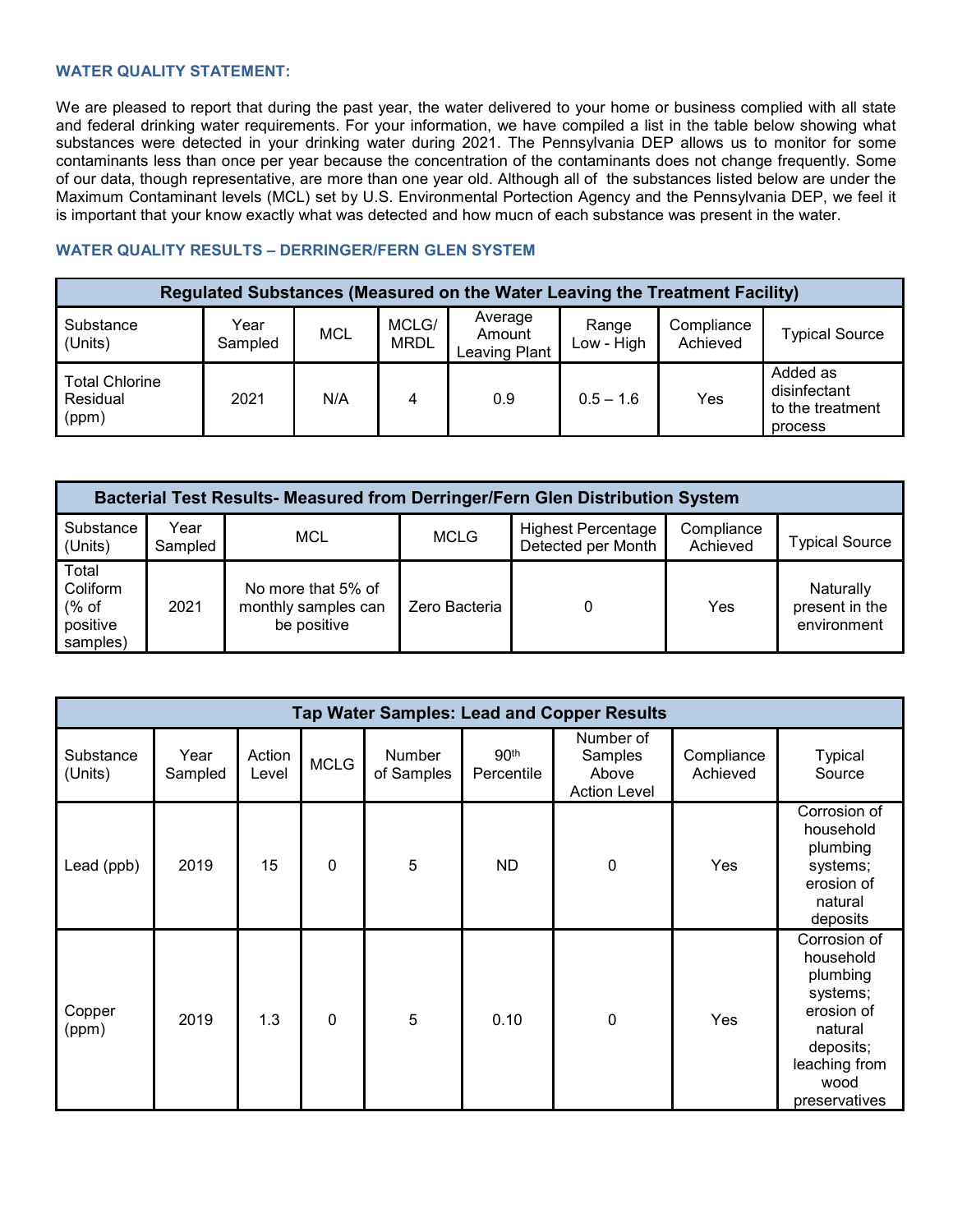| <b>Other Compounds (Measured in the Distribution System)</b> |                 |     |             |                |                     |                        |                                                    |  |  |
|--------------------------------------------------------------|-----------------|-----|-------------|----------------|---------------------|------------------------|----------------------------------------------------|--|--|
| Substance<br>(Units)                                         | Year<br>Sampled | MCL | <b>MCLG</b> | <b>Results</b> | Range<br>Low - High | Compliance<br>Achieved | <b>Typical Source</b>                              |  |  |
| Total<br>Trihalomethanes<br>(ppb)                            | 2021            | 80  | N/A         | 2.98           | $0 - 80$            | Yes                    | By-product of<br>drinking<br>Water<br>chlorination |  |  |
| Total<br><b>Haloacetic Acids</b><br>(ppb)                    | 2021            | 60  | N/A         | ND.            | $0 - 60$            | Yes                    | By-product of<br>drinking<br>Water<br>chlorination |  |  |

| <b>Other Compounds (Measured in the Distribution System)</b> |                 |            |             |         |                     |                        |                                                                                                                                          |  |  |
|--------------------------------------------------------------|-----------------|------------|-------------|---------|---------------------|------------------------|------------------------------------------------------------------------------------------------------------------------------------------|--|--|
| Substance<br>(Units)                                         | Year<br>Sampled | <b>MCL</b> | <b>MCLG</b> | Results | Range<br>Low - High | Compliance<br>Achieved | <b>Typical Source</b>                                                                                                                    |  |  |
| Arsenic                                                      | 2021            | 10         | 0           | 1.0     | $0 - 10$            | Yes                    | Erosion of<br>natural<br>deposits;<br>Runoff from<br>orchards;<br><b>Runoff from</b><br>glass and<br>electronics<br>production<br>wastes |  |  |

**Some people who drink water containing arsenic in excess of the MCL over many years could experience skin damage or problems with their circulatory system, and may have an increased risk of getting cancer.**

# **HOW TO READ THIS TABLE:**

Starting with a **Substance,** read across left to right. **Year Sampled** is usually in 2021 or prior year. **MCL** shows the highest level of substance (contaminant) allowed. **MCLG** is the goal level for that substance (goal may be set lower than what is allowed). **Highest Amount Detected** represents the measured amount (less is better). **Range** tells the highest and lowest amounts measured. A **Yes** under **Compliance Achieved** means the amount of the substance met government requirements. **Typical Source** tells where the substance usually originates.

# **DEFINITIONS:**

**Action Level (AL):** The concentration of a contaminant, which, if exceeded, triggers treatment or other requirements which a water system must follow.

**Maximum contaminant level (MCL):** The highest level of a contaminant that is allowed in drinking water. MCL's are set as close to the MCLG's as feasible, using the best available treatment technology.

**Maximum contaminant level goal (MCLG):** The level of a contaminant in drinking water, below which there is no known or expected risk to health. MCLG's allow for a margin of safety.

**Maximum Residual Disinfectant Level (MRDL):** The highest level of disinfectant allowed in drinking water. There is convincing evidence that addition of a disinfectant is necessary for control of microbial contamination.

**Nephelometric Turbidity Unit (NTU):** Measurement of the clarity, or turbidity, of the water.

**Treatment Technique (TT):** A required process intended to reduce the level of a contaminant in drinking water.

**Parts Per Million (ppm):** One part substance per million parts of water, or milligram per liter.

**Parts Per Billion (ppb):** One part substance per billion parts of water, or microgram per liter.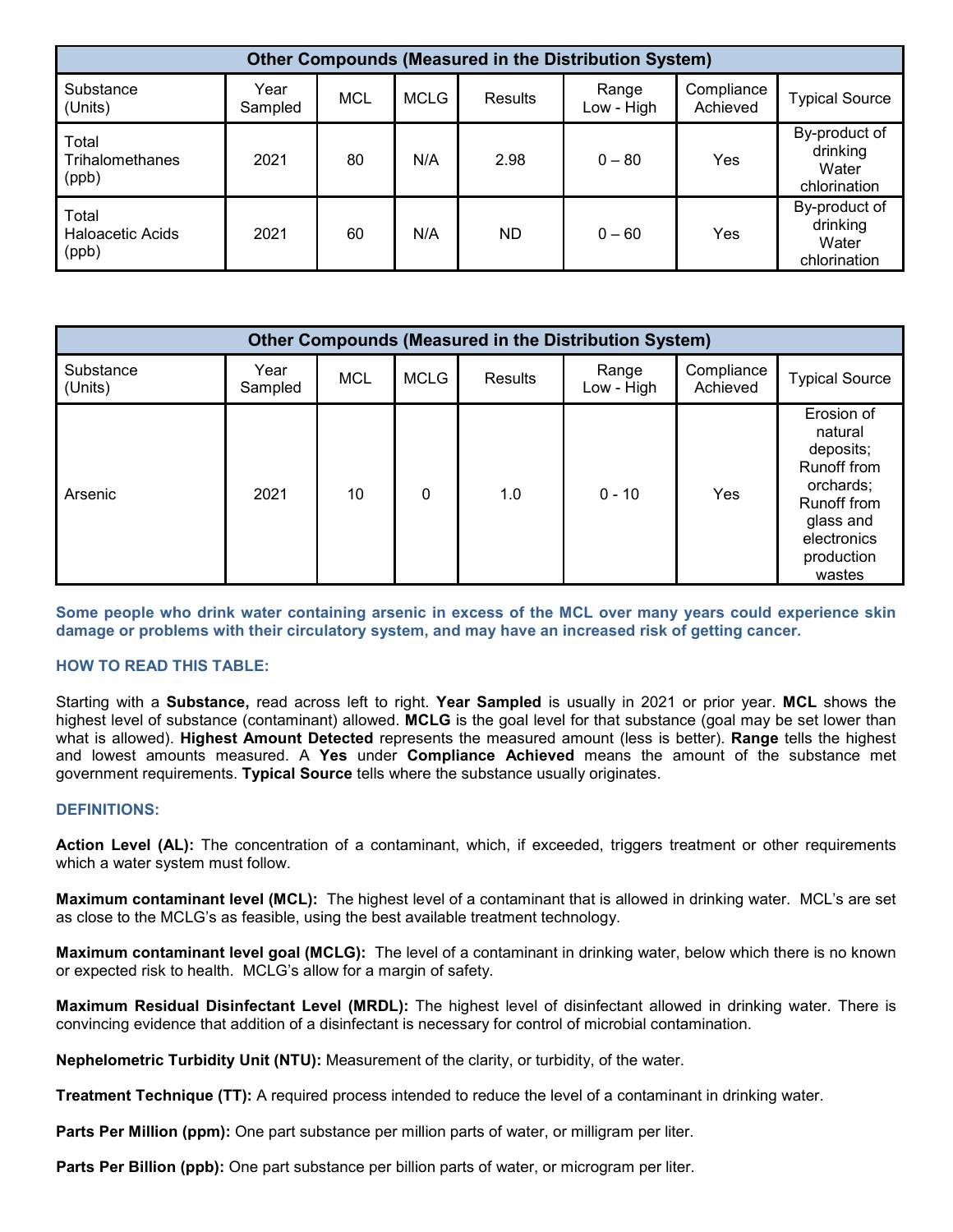**Not Applicable (N/A):** Does not apply to this condition

**None Detected (ND):** None of this substance was detected in samples collected.

# *SPECIAL HEALTH INFORMATION:*

*Some people may be more vulnerable to contaminants in drinking water than the general population. Immunocompromised persons - such as persons with cancer and undergoing chemotherapy, persons who have undergone organ transplants, people with HIV/AIDS or other immune system disorders, as well as some elderly persons and infants - can be particularly at risk from infections. These people should seek advice about drinking water from their healthcare providers. The Environmental Protection Agency and Centers for Disease Control offer guidelines on the appropriate means to lessen the risk of infection by Cryptosporidium and other microbial contaminants. This information is available by calling the EPA's Safe Drinking Water Hotline at 800-426-4791.*

# **SUBSTANCES EXPECTED TO BE IN DRINKING WATER:**

In order to ensure that tap water is safe to drink. EPA prescribes regulations which limit the amount of certain contaminants in water provided by public water systems. U.S. Food and Drug Administration regulations establish limits for contaminant in bottled water which must provide the same protection for public health. Hazleton City Authority's water treatment processes are designed to reduce any such substances to levels well below any health concern and the processes are controlled to provide maximum protection against microbial and viral pathogens that could be naturally present in surface and groundwater. Drinking water, including bottled water, may reasonably be expected to contain at least small amounts of some contaminants. The presence of contaminant does not necessarily indicate that water poses a health risk. More information about contaminants and potential health effects can be obtained by calling the U.S. Environmental Protection Agency's Safe Drinking Water Hotline (800) 426-4791.

### **PROTECTING YOUR WATER SOURCE:**

In 2018, the Hazleton City Authority completed comprehensive Source Water Protection Plans to protect their surface water intakes and groundwater wells. This project delineated protection zones for these water sources, identified potential sources of contamination, planned for potential pollution events, and selected management strategies that can be implemented in the future. This assessment found that our sources are potentially most susceptible to agricultural activities, roadways, and mining. Public education and watershed improvements are the primary focus of the program, which will benefit all residents and companies working and living in our service area. Hazleton City Authority encourages you to take an active part in protecting your water supply. More information is available by contacting HCA at 570-454- 2401.

# **OTHER WATER QUALITY PARAMETERS OF INTEREST:**

**Lead Awareness:** If present, elevated levels of lead can cause serious health problems, especially for pregnant women and young children. Lead in drinking water is primarily from materials and components associated with service lines and home plumbing. Hazleton City Authority is responsible for providing high quality drinking water, but cannot control the variety of materials used in plumbing components. When your water has been sitting for several hours, you can minimize the potential for lead exposure by flushing your tap for 30 seconds to 2 minutes before using water for drinking or cooking. If you are concerned about lead in your water, you may wish to have your water tested. Information on lead in drinking water, testing methods, and steps you can take to minimize exposure is available from the Safe Drinking Water Hotline at [http://www.epa.gov/safewater/lead.](http://www.epa.gov/safewater/lead)

Infants and young children are typically more vulnerable to lead in drinking water than the general population. It is possible that lead levels at your home will be higher than at other homes in the community, as a result of materials used in your home's plumbing. If you are concerned about elevated lead levels in your home's water, you may wish to have your water tested by a laboratory at your expense. Flush your tap for 30 seconds to two minutes before using tap water. Additional information is available from the **Safe Drinking Water Hotline at 800-426-4791**.

**Water Hardness:** Water hardness is a measure of the concentration of two minerals naturally present in water – calcium and magnesium. High hardness levels cause soap not to foam as easily as it would at lower levels. Hardness levels in the drinking water in the Derringer/Fern Glen System range from approximately 25 ppm to 40 ppm, or 1.5 to 2.5 grains per gallon of water.

**pH:** Water in the Derringer/Fern Glen Distribution System averages approximately 7.0 pH units. A pH of 7.0 is neutral, neither acidic nor basic.